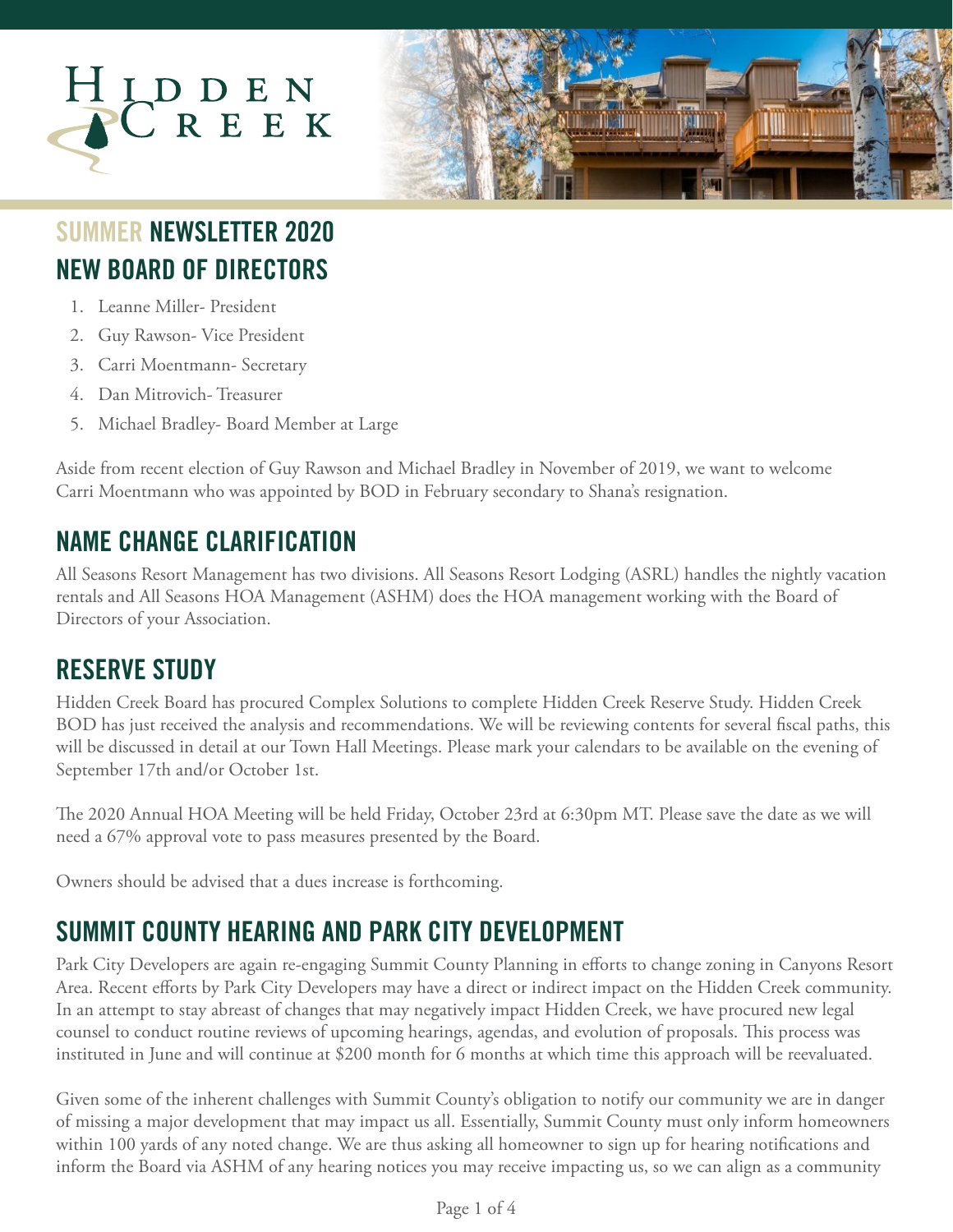if needed. That said, other decisions not in proximity to Hidden Creek will also inherently impact our community, thus our plead to take a personal interest and sign up per below. You can sign up for specific Summit County Notices at <https://summitcounty.org/list.aspx> and customize your selections based upon interest.

## **CHANGES TO DEVELOPMENT CODE**

Since 2017, Summit County has been working on revisions to the Development Code. Two major Development Code Amendments were presented at a Public Hearing on May 6, 2020 that would possibly affect the Hidden Creek property. The first item was to provide further direction on a Neighborhood Mixed Used (NMU-1) zoning district. Hidden Creek is placed in that zoning district. The second part of the Code Amendment relates to major land developments. Full details of this action can be found on the Summit County website. A follow up hearing took place on August 19th, 2020.

### **CANYONS VILLAGE MANAGEMENT ASSOCIATION (CVMA) UPDATE**

In June CVMA began widening Lower Canyons Resort Drive from 224 up through the lower village roundabout at the intersection of Canyons Resort Drive and lower village road/Frostwood Drive. The project will add an additional lane to the roundabout.

## **HIDDEN CREEK SUMMER CONSTRUCTION**

- Contractual and fiscal terms with Mountain Regional Water's new water system, pump house and subcontractors were finalized in April 2020. While ideal for the community, Homeowners will be slightly inconvenienced during a portion of the summer.
- Mountain Regional Water contractors will be working on the new valve station and water line on Cedar Lane. The Board and Management Company are working directly with the contractor to benefit from some economies of scale with regards to completion of needed asphalt work, retaining wall replacement and dredging of the pond. This work will impact travel on Cedar Lane and parking within Lakeview Parking lot.
	- ű Permitting issues caused unexpected delays, however those have been resolved and the project is progressing.
- Aspen Drive and Willow Creek Way Asphalt paving will occur in late summer
- ASHM will continue to send updates and notices on project as appropriate

### **ROOFS SCHEDULE**

The remaining 14 roofs not yet roofed in our community are on hold pending some further technical consultation to be procured by the Board. Given Hidden Creek building designs and numerous interdependent variables such as vaulted ceilings, venting, gutters, insulation, fire places, heat tape, attic space expansions and sun exposure, the Board will be obtaining technical consultation/envelope study before decisions are made on the best way to proceed on remaining roofs before this winter. While ASHM's efforts during the winter to prevent ice damning by extending new roof installs ice shield up 9 ft on eves and 6 ft in valleys and routinely removing excess snow on roof edges reduced the number and frequency of ice damning, intermittent issues persist in some condos, thus the delay.

#### **POND DREDGING**

The silt in Hidden Creek Pond Inlet is high due to construction in surrounding areas above Hidden Creek. As part of Hidden Creek and ASHM's negotiations with Mountain Regional Water's subcontractor, J Rock will be dredging the pond at very low cost to the community. ASHM will inform Homeowners when this will occur as part of the iterative work currently underway.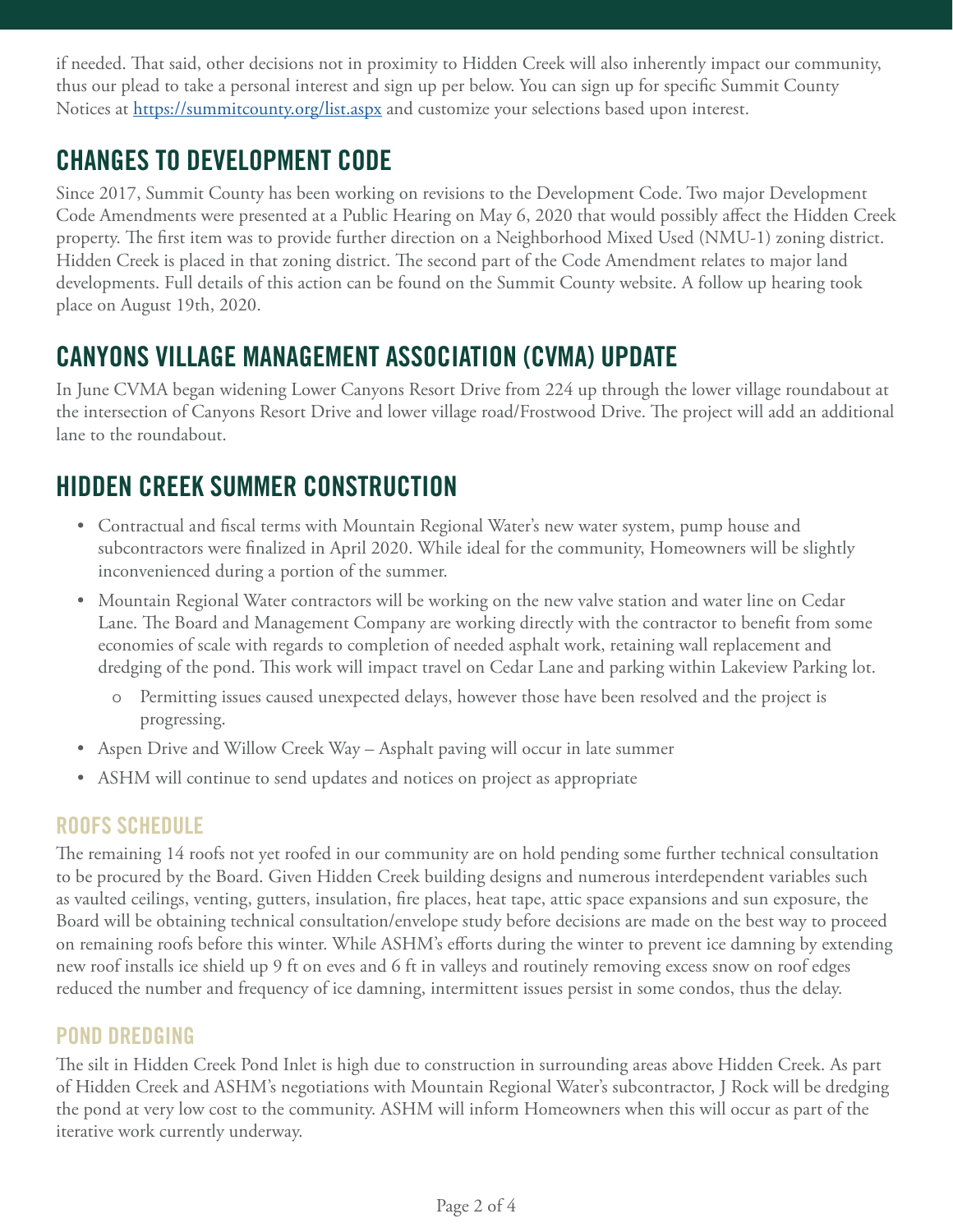#### **LANDSCAPING**

The Board has decided to take the silt from pond and decorative rocks from MRW digging as a proof of concept for Hidden Creek's new landscaping . Ultimately, large sections of gravel or grass will be replaced with large decorative bounders to encompass plots of native plants and trees (aspen and pine) with the goal of lowering water use and maintenance cost, while increasing property values. Please see proof of concept picture taken from Hidden Creek Pond area. This is representative of the what we are considering to do over time.

#### **PARKING PLACARDS**

Please make sure your management company knows and follows the rules and regulations related to parking. Parking enforcement will continue to become strict as the Canyons area develops. Parking passes MUST be utilized. Replacement placards cost \$50 and take 48-72 hours before they are ready for pick-up, so as owners you may want to **STRESS** how **IMPORTANT** it is to charge fees and make sure they are returned or left in the unit.

#### **HIDDEN CREEK TREES**

As a reminder to homeowners it is against Rules and Regulations to remove a tree from any location at Hidden Creek. The trees belong to everyone and are an important part of our community. We have lost too many trees with our recent water issues. If trees are removed without approval, violation fees will be assessed per caliper inch and the money will be used to plant new trees on common area throughout the property.

#### **DARK SKY REQUIREMENTS**

Hidden Creek will be obligated to change all outdated lighting to comply with Park City Dark Sky Lighting Ordinance 896, March 13, 2019. A refined plan will be embarked upon as compliance will be required by 2024. For this reason, the Board has not replaced but rather repaired or augmented current lighting in our community. While this improvement has been long awaited and needed allocating monies for temporary replacement, it was not prudent given long-term needs. This will also be incorporated into our fiscal plan to be discussed at the Town Hall Meetings in September and October.



#### **REMODELING**

Hidden Creek Architectural Review Committee (ARC) procedures have been updated to streamline Homeowner and ARC procedures.

**In general: Applications will be due by the 15th of the month and ARC will meet the first business day of the month. Recommendations will be made to the Board at the Monthly HOA meeting the 3rd Thursday of the Month. Receipt of Approval forms may take 2-3 weeks following the meeting.**

Please note all changes to Hidden Creek properties are to be reviewed by the ARC and approved by the Board. Given desire to maintain the integrity and the aesthetic appearance to our community all changes must be approved and documented. ASHM has been asked to place greater scrutiny on violations due to historical issues.

*\*\*Homeowners should be advised that a non-refundable fee will be collected for applications in addition to the remodel deposit currently in place.*